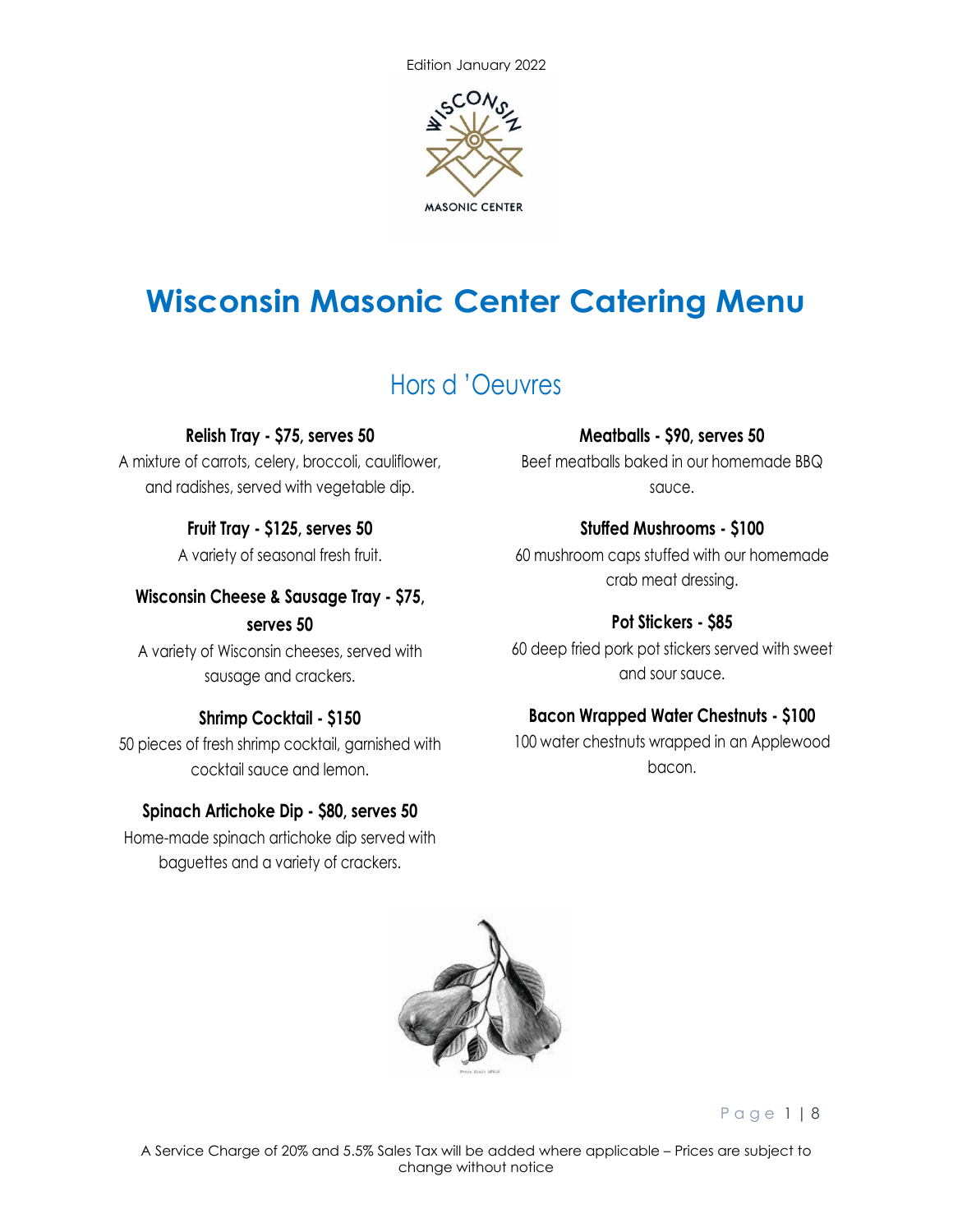

## Dinner is Served… Plated Entrées

All plated entrees include house salad, choice of potato, choice of vegetable, and dinner rolls. Plated dinners require assigned seating and guest name cards to show meal choice.

## Beef

**Prime Rib - \$31** 12 oz slow cooked Prime Rib served with au Jus

> **Queen Tenderloin Filet, \$32** 8oz Choice Tenderloin Filet

**New York Strip - \$27** 16oz Angus New York Strip

**Petite Tenderloin - \$27** 6oz Choice Tenderloin Filet

> **Top Sirloin - \$29** 10oz Angus Top Sirloin

## Chicken & Pork

## **Crab Stuffed Chicken Breast - \$26**

Chicken Breast stuffed with Crab Meat Stuffing, topped with Hollandaise Sauce.

## **Broccoli & Cheese Stuffed Chicken Breast - \$26**

Chicken Breast stuffed with Broccoli and Cheese stuffing, topped with House-made cheese sauce.

#### **Chicken Cordon Bleu - \$26**

Chicken Breast stuffed with Ham and Swiss Cheese, Bread Crumb Breading, topped with Hollandaise Sauce.

## **Stuffed Pork Chop - \$27**

Pork Chop stuffed with Cranberry Walnut Stuffing, Bread Crumb Breading, Topped with Cranberry Glaze.



Page 2 | 8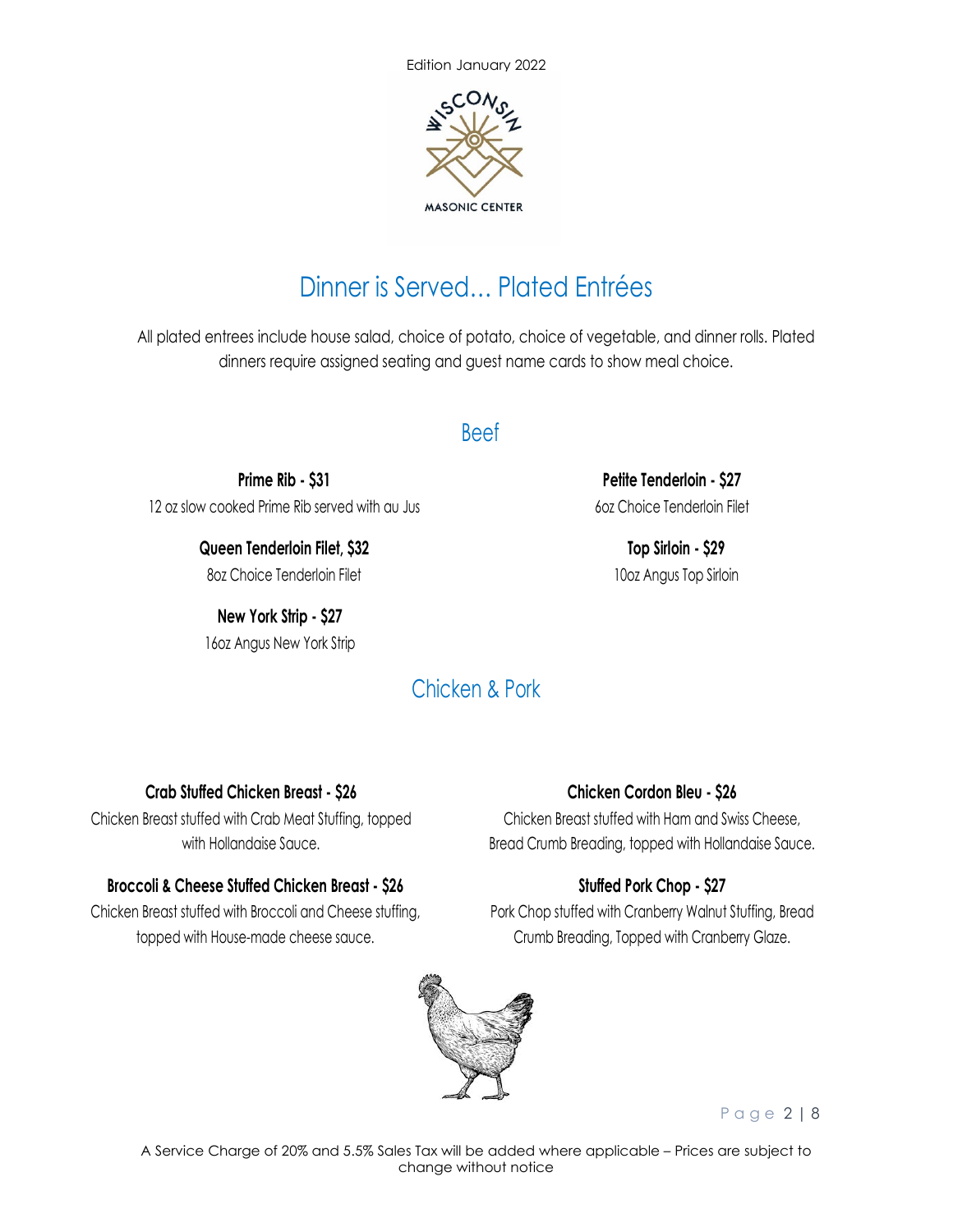

## Seafood

## **Fresh Salmon - \$28**

Fresh Farm Raised Salmon served with House-made Dill Sauce.

### **Baked Icelandic Cod - \$24**

Baked Icelandic Cod served with drawn Butter and Lemon.

## **Salmon Florentine - \$29**

Fresh Farm Raised Salmon topped with Spinach and House-made Marinara Sauce.

## **Broiled Jumbo Shrimp - \$27**

6 Jumbo Shrimp baked and served with drawn Butter and Lemon.

## **Vegetarian**

#### **Vegetarian Lasagna - \$22**

Vegetarian Lasagna topped with House made Marinara Sauce.

#### **Cheese or Portabella Ravioli - \$23**

Cheese or Portabella stuffed Ravioli topped with a House-made Marinara Sauce.

#### **Alfredo Primavera - \$23**

Fresh Vegetables over Pasta with House made Alfredo Sauce.



Page 3 | 8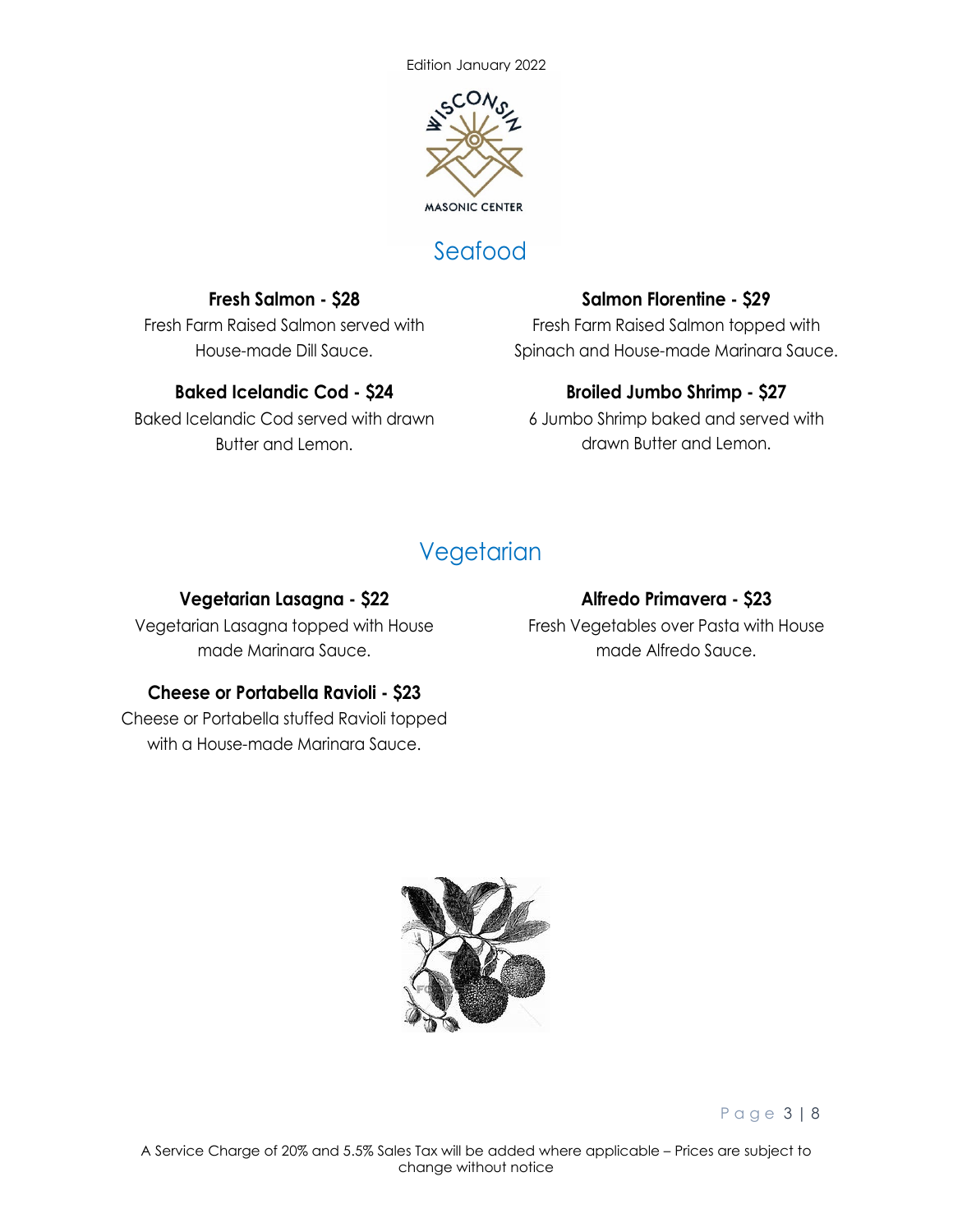

## First Addition – Choose One

Parsley Buttered Baby Reds Baked Potato Garlic Mashed Potatoes Au gratin Potatoes Scalloped Potatoes Wild Rice

## Second Addition – Choose One

California vegetable blend Green beans **Carrots** Corn

## Salad Dressing – Choose One

House-made French House-made Ranch House-made Thousand Island Golden Italian Raspberry Vinaigrette



Page 4 | 8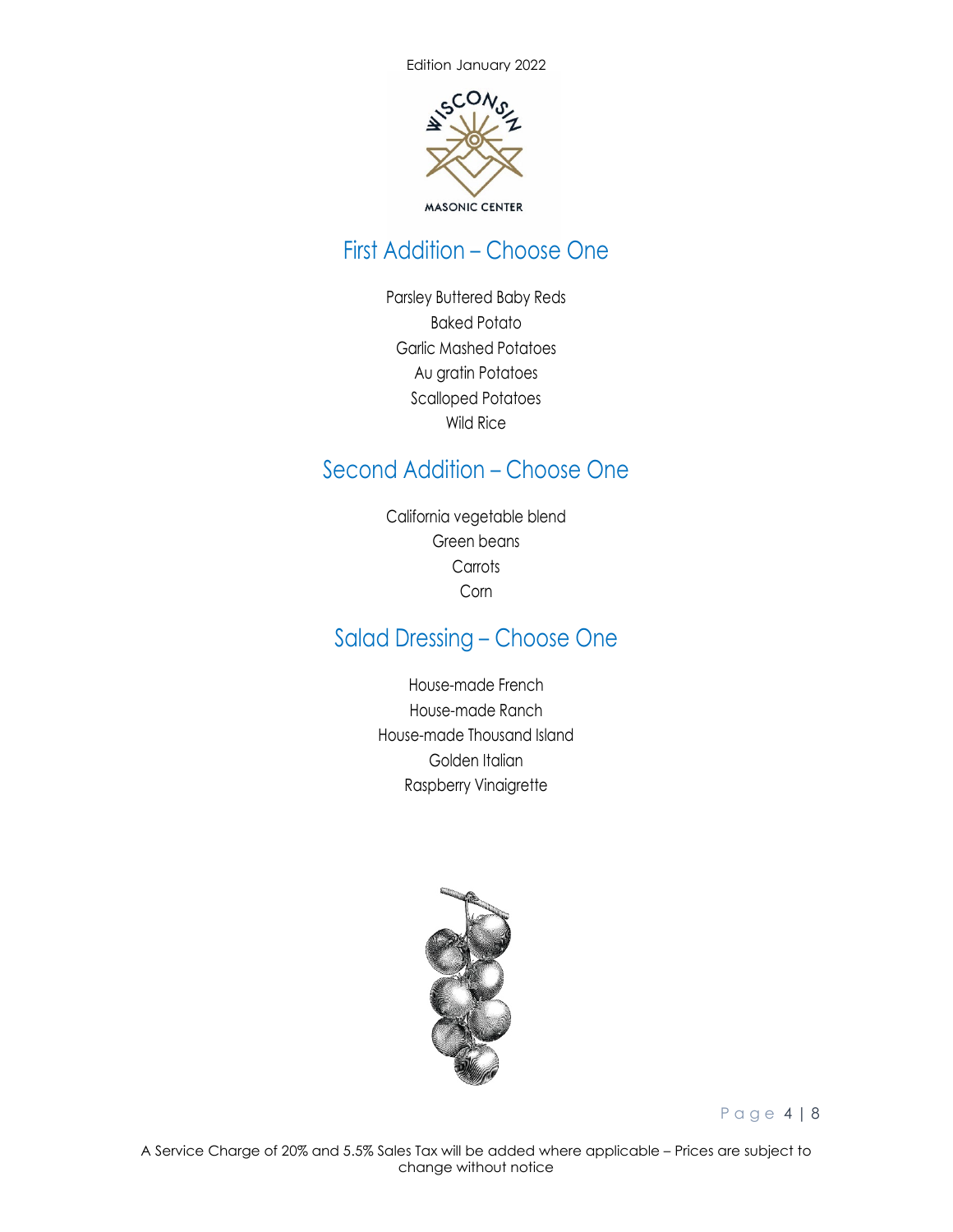

# Buffet Like at Home and Family Style Options

All buffet and family style options include tossed salad, choice of potato, choice of vegetable, and dinner rolls.

> *Three Entrée Choices - \$29 Two Entrée Choices - \$27*

## Entrées

Roast Pork with Gravy Roast Turkey with Gravy Roast Beef with Gravy Baked Ham Tenderloin Tips Baked Chicken Vegetarian Lasagna

## **Potato**

Mashed Potatoes Baby Red Potatoes Au Gratin Potatoes Wild Rice Scalloped Potatoes

## Vegetable

Green Beans **Carrots** Corn California Blend



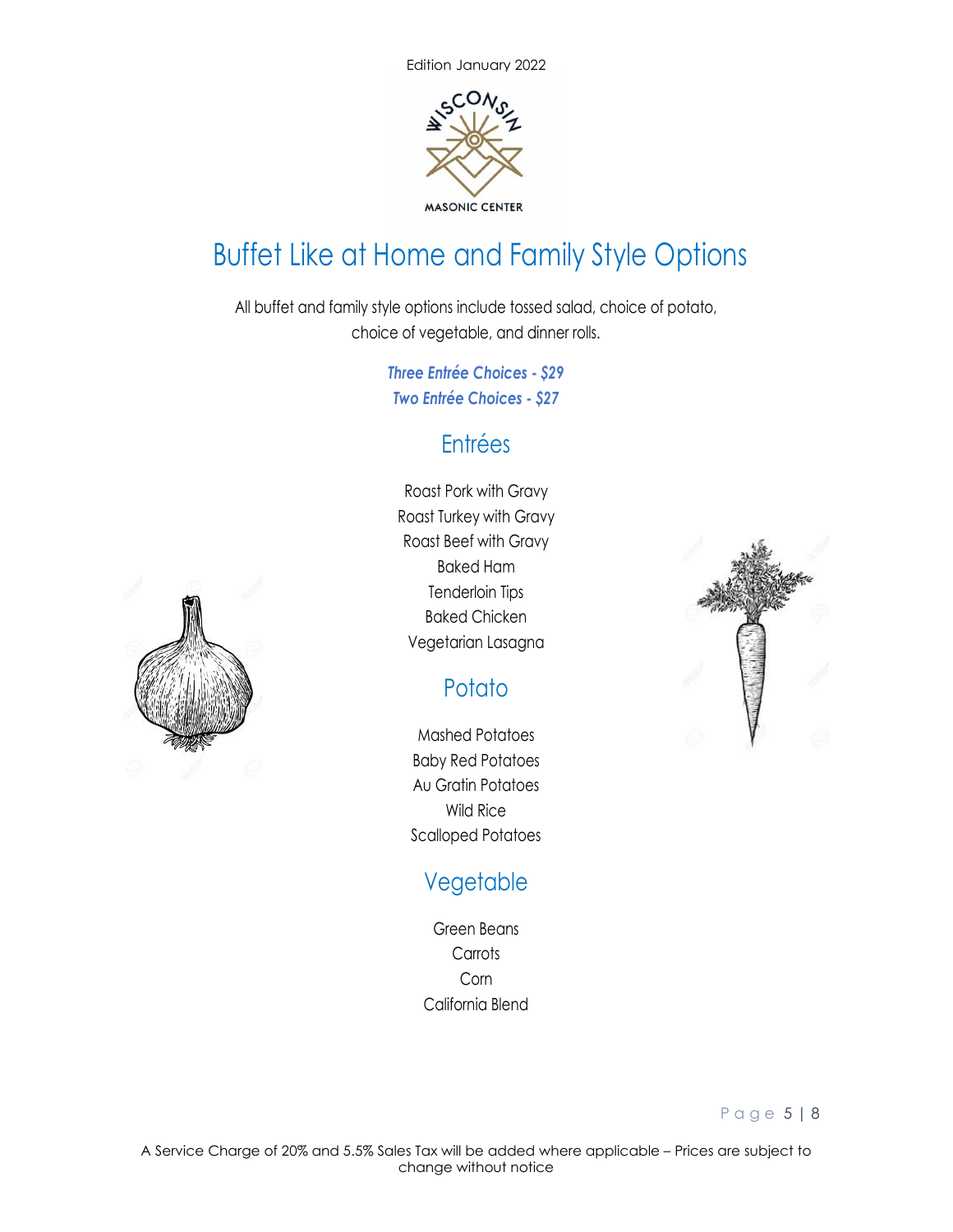

# Viva Italia! Italian Buffet - \$25

**Buffet includes tossed salad, and dinner Ciabatta rolls.** 

## Pasta – Choose Two

Spaghetti Rigatoni Fettuccini

## Sauce – Choose Two

Marinara Alfredo Tomato Cream

## Meat – Choose Two

**Meatballs** Italian Sausage Grilled Chicken Breast

## Lasagna – Choose Two

Meat Vegetarian



Page 6 | 8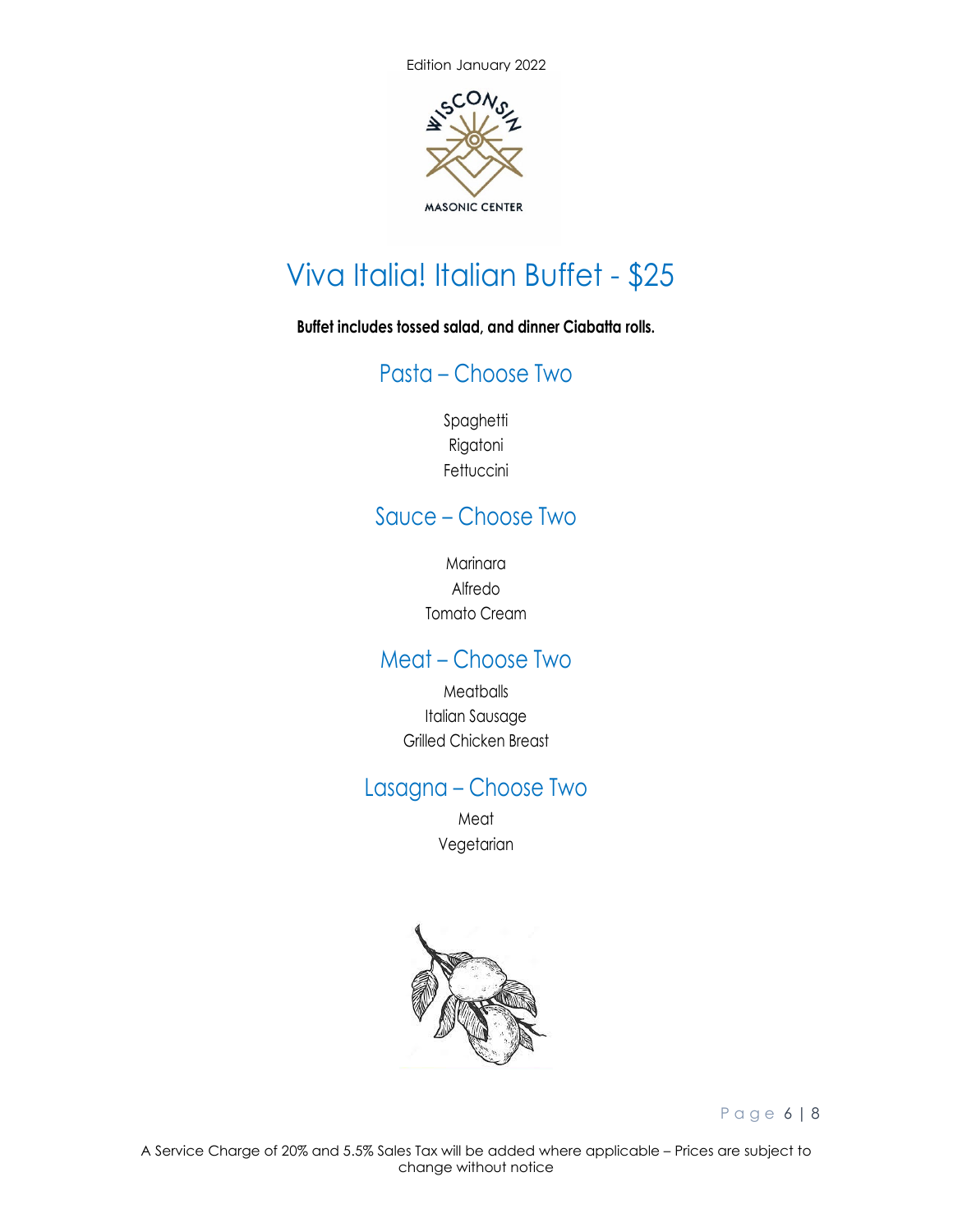

# Late Night

#### **Boneless Chicken Wings - \$90**

100 boneless deep fried chicken wings, served with BBQ sauce and Ranch dressing.

## **Loaded Potato Skins - \$9.95 serves 20**

Potato skins loaded with bacon, cheese, and onions. Served with sour cream.

**Wisconsin Cheese Curds - \$8.95, serves 20** Served with your choice of ranch, cocktail sauce

or bleu cheese dressing.

**Taco Dip - \$60, serves 50** Served with Tortilla Chips.

# **Policies**

## Menu Selection and Timeline

All food must be provided by Kavanaugh's, unless approved by Wisconsin Masonic Center. Exceptions will be made for desserts and late-night pizza from licensed establishments.

Exceptions will be made for the following cultural diversity communities: Mexican, Indian, Jewish. The preferred caterer, providing a registered food license will be the WMC choice only. A fee depending on the group size will be charged.

Final headcounts are due to caterer no later than 10 days prior to event date.

## Minimums and Payments

A food and beverage minimum will be required based on guest count and event date/time. Additional fees may apply for cake cutting and auxiliary bar service.

All payments will be paid directly to the Wisconsin Masonic Center. A 25% catering deposit is required when booking the venue. Scheduled payments are implemented pending booking and final event dates. Final payment is due 10 days prior to event.

# **About Kavanaugh's Esquire Club**

In searching for the perfect Wisconsin Supper Club experience, look no further that Kavanaugh's Restaurant, a treasured Madison tradition, family-operated for over 50 years.

Page 7 | 8

A Service Charge of 20% and 5.5% Sales Tax will be added where applicable – Prices are subject to change without notice